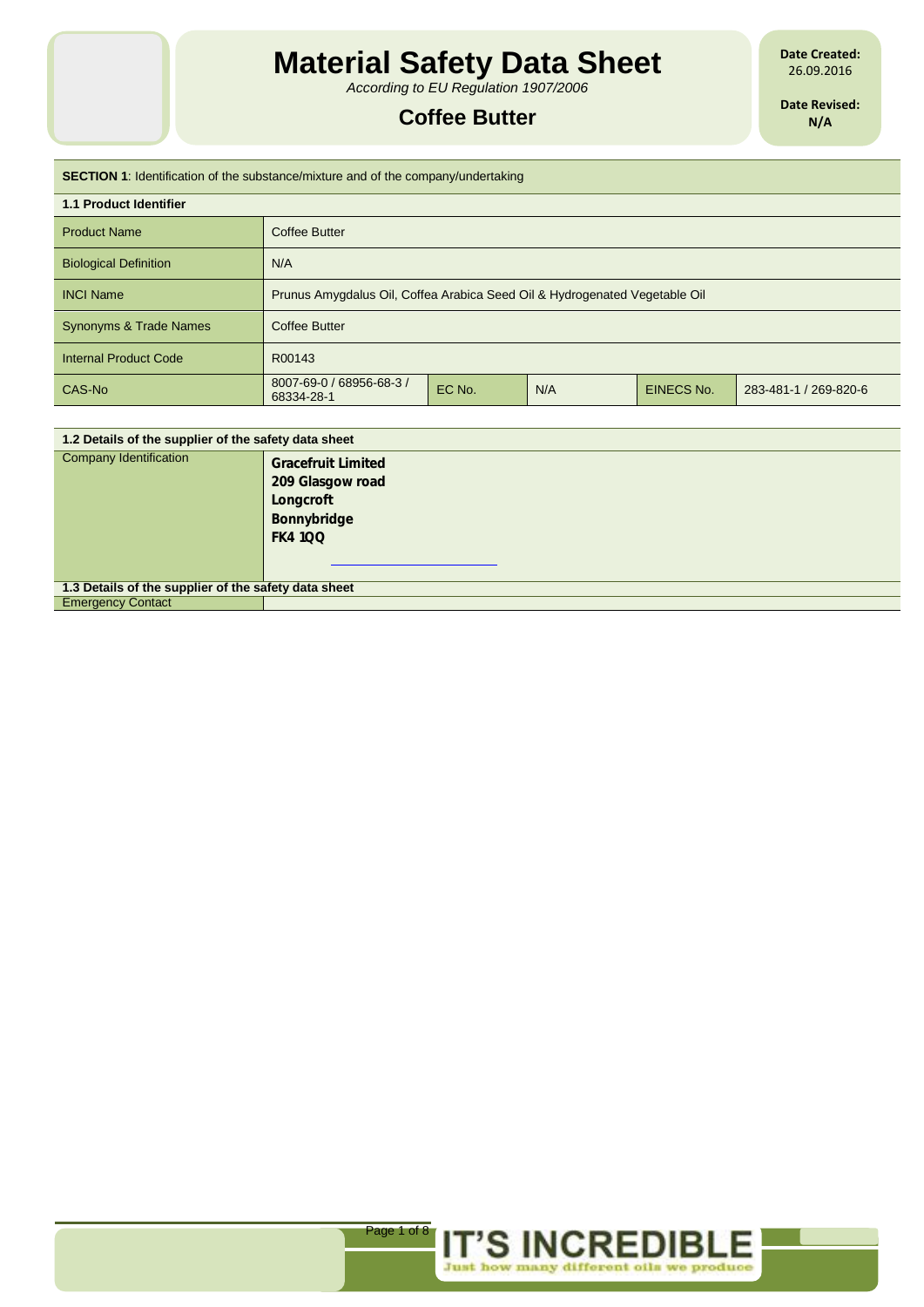*According to EU Regulation 1907/2006*

# **Coffee Butter**

**Date Created:** 26.09.2016

**Date Revised: N/A**

| <b>SECTION 2: Hazards identification</b>       |                               |  |  |
|------------------------------------------------|-------------------------------|--|--|
| 2.1 Classification of the substance or mixture |                               |  |  |
| Classification (67/548/EEC)                    | Not classified as a hazardous |  |  |
| Classification (EU 1272/2008)                  | Not classified as a hazardous |  |  |
|                                                |                               |  |  |

### **2.2 Label elements**

Label in accordance with Regulation (EC) No 1272/2008

| <b>GHS Label:</b>                                 | None                                          |
|---------------------------------------------------|-----------------------------------------------|
| Signal word:                                      | None                                          |
| Contains                                          | None                                          |
| <b>Hazard Statements:</b>                         | Melted product is liquid and can cause burns. |
| <b>Precautionary Statements:</b>                  | None                                          |
| <b>Supplementary Precautionary</b><br>Statements: | None                                          |

| 2.3 Other hazards                                        |                                               |  |
|----------------------------------------------------------|-----------------------------------------------|--|
| Adverse physio-chemical<br>properties                    | None                                          |  |
| Adverse effects on human health                          | Melted product is liquid and can cause burns. |  |
|                                                          |                                               |  |
| <b>SECTION 3: Composition/information on ingredients</b> |                                               |  |
|                                                          |                                               |  |

## **3.1 Substances**

Prunus Amygdalus (Sweet Almond) Oil Coffea Arabica (Coffee) Seed Oil Hydrogenated Vegetable Oil

| 3.2 Mixtures   |         |  |
|----------------|---------|--|
| <b>EU INCI</b> | US INCI |  |
| N/A            | N/A     |  |



E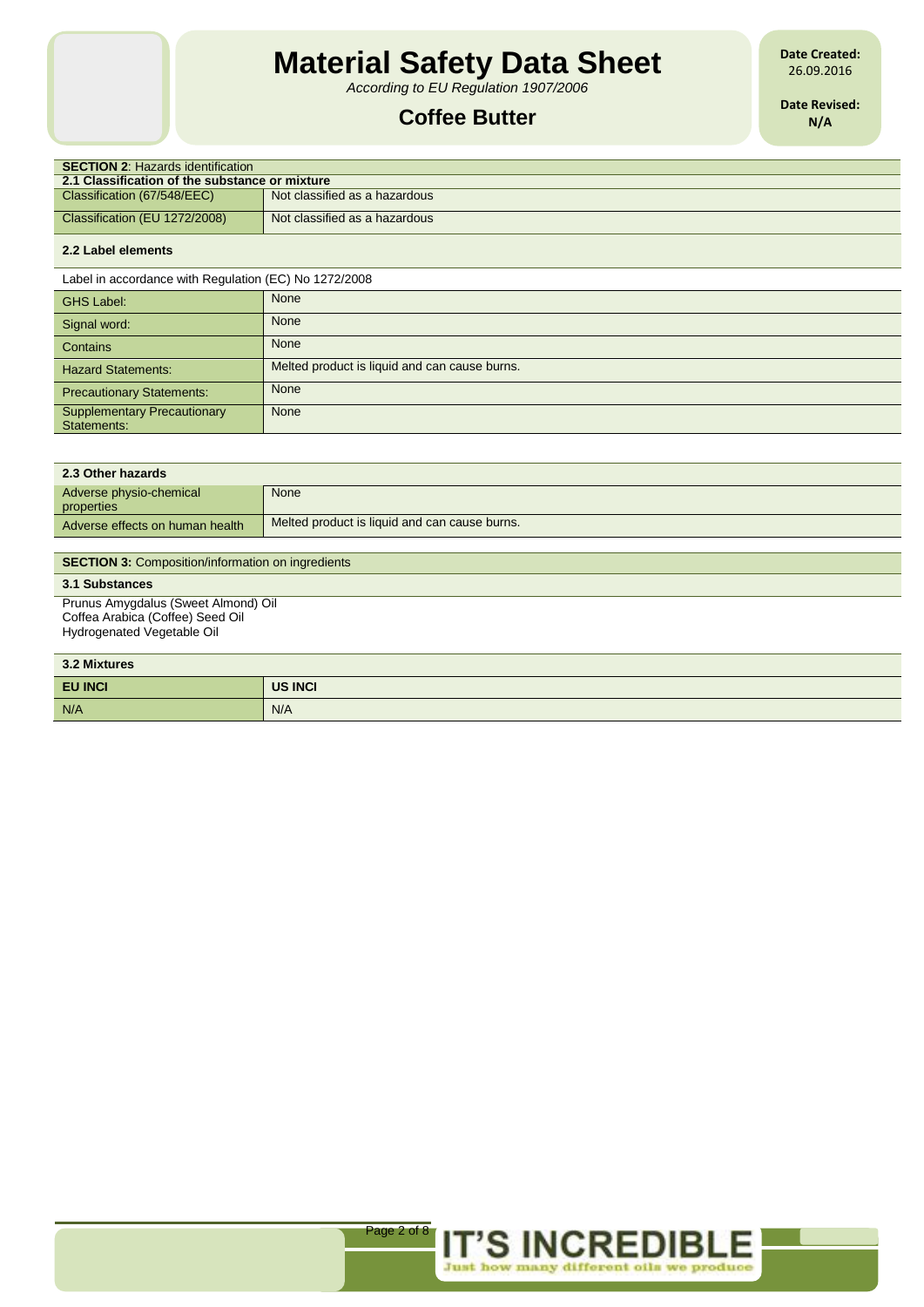*According to EU Regulation 1907/2006*

# **Coffee Butter**

**Date Created:** 26.09.2016

**Date Revised: N/A**

| <b>SECTION 4: First aid measures</b><br>4.1 Description of first aid measures |                                                                   |  |
|-------------------------------------------------------------------------------|-------------------------------------------------------------------|--|
| <b>General Information</b>                                                    | N/A                                                               |  |
| Inhalation                                                                    | Unlikely, liquid material.                                        |  |
| Ingestion                                                                     | Seek medical attention.                                           |  |
| <b>Skin Contact</b>                                                           | Wash affected area. If irritation occurs, seek medical attention. |  |
| <b>Eye Contact</b>                                                            | Flush with water. If irritation persists, seek medical attention. |  |

#### **4.2 Most important symptoms and effects, both acute and delayed**

No symptoms known.

### **4.3 Indication of any immediate medical attention and special treatment needed**

**None** 

#### **SECTION 5: Fire fighting measures**

### **5.1 Extinguishing Media**

Dry powder, CO2, Foam and Sand.

#### **5.2 Special hazards arising from the substance or mixture.**

N/A

### **5.3 Advice for fire-fighters**

Use positive pressure self contained breathing apparatus in conditions of thick smoke.

#### **SECTION 6**: Accidental release measures

## **6.1 Personal precautions**

Wear protective clothing, gloves, eye protection. Spilled product can represent a slip hazard.

### **6.2 Environmental precautions**

N/A

### **6.3 Methods and material for containment and cleaning up**

Do not discharge into drains, surface water, ground water. Collect the spilled product mechanically. Recuperate all material in a suitable container for disposal.

#### **6.4 References to other sections.**

Please refer to *Section 8 - Exposure controls/personal protection* for further information on personal precautions Please refer to *Section 13 - Disposal Considerations* for further information on waste treatment.

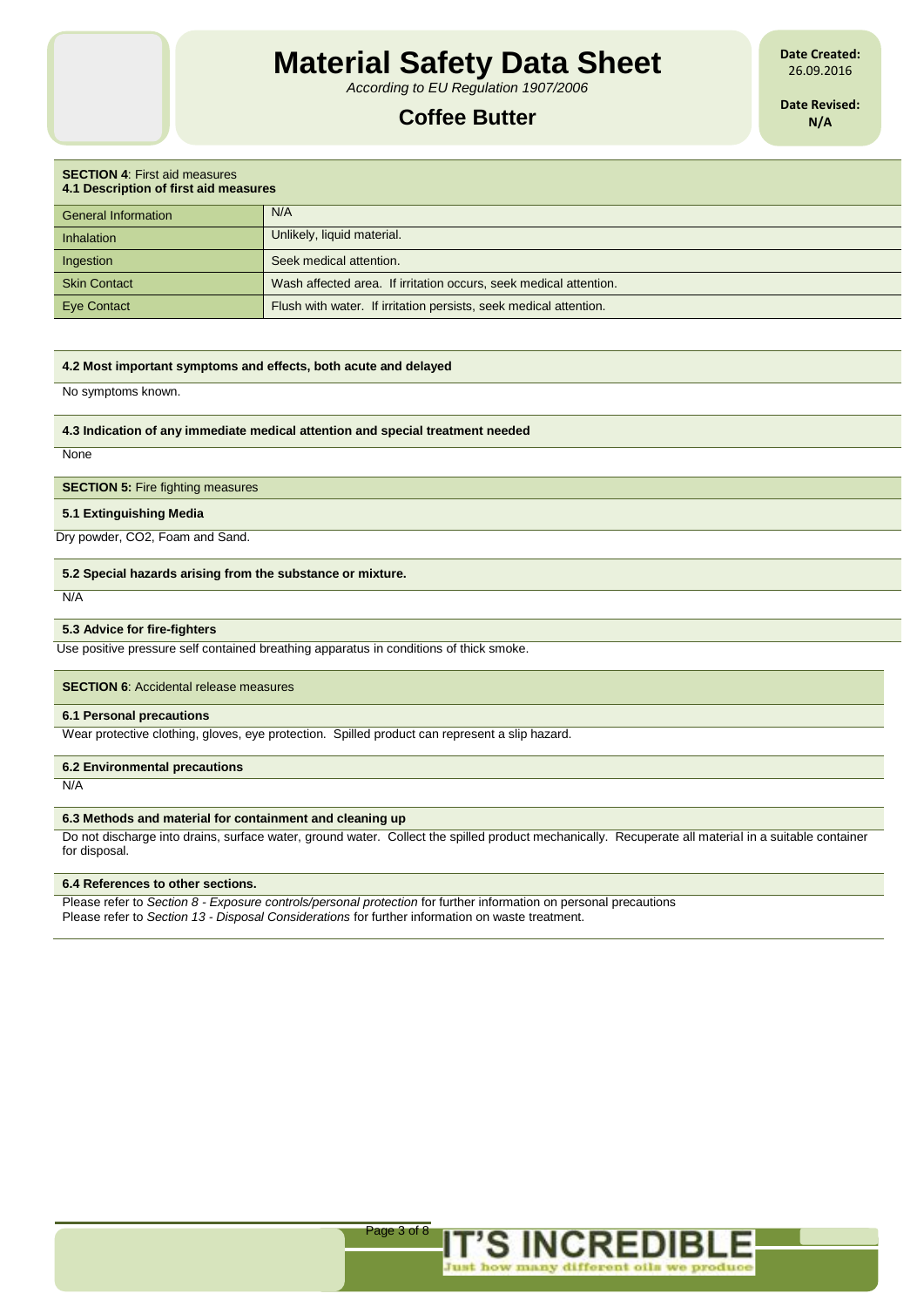*According to EU Regulation 1907/2006*

# **Coffee Butter**

**Date Created:** 26.09.2016

**Date Revised: N/A**

## **SECTION 7: Handling and Storage**

#### **7.1 Precautions for safe handling**

Observe good industrial hygiene practices. Wear gloves, eye protection and protective clothing.

#### **7.2 Conditions for safe storage, including any incompatibilities**

Store in a cool dry place in original packaging. Protect from direct heat sources.

#### **7.3 Specific end use(s)**

N/A

# **SECTION 8:** Exposure controls/personal protection

**8.1 Control Parameters**

None

| 8.2 Exposure Controls        |                                            |                                 |
|------------------------------|--------------------------------------------|---------------------------------|
| Eye protection               | <b>void</b>                                | Eye goggles, with side shields. |
| Hand protection              |                                            | Wear suitable gloves.           |
| <b>Respiratory Equipment</b> | No special measures required.              |                                 |
| <b>Hygiene Measures</b>      | Observe good industrial hygiene practices. |                                 |
| <b>Engineering Measures</b>  | No special measures required.              |                                 |

## **SECTION 9**: Physical and chemical properties

### **9.1 Information on basic physical and chemical properties**

| Appearance                     | <b>Soft Butter</b>        |
|--------------------------------|---------------------------|
| Colour                         | Pale brown                |
| Odour                          | Characteristic of Coffee. |
| Relative Density @ 50°C        | N/A                       |
| Flash Point (°C)               | N/A                       |
| <b>Refractive Index</b>        | N/A                       |
| Melting Point (°C)             | 42-60                     |
| Boiling Point (°C)             | N/A                       |
| Vapour Pressure                | N/A                       |
|                                | N/A                       |
| Auto-ignition temperature (°C) | N/A                       |
| Solubility in Water @20°C      |                           |

## **9.2 Other information**

N/A

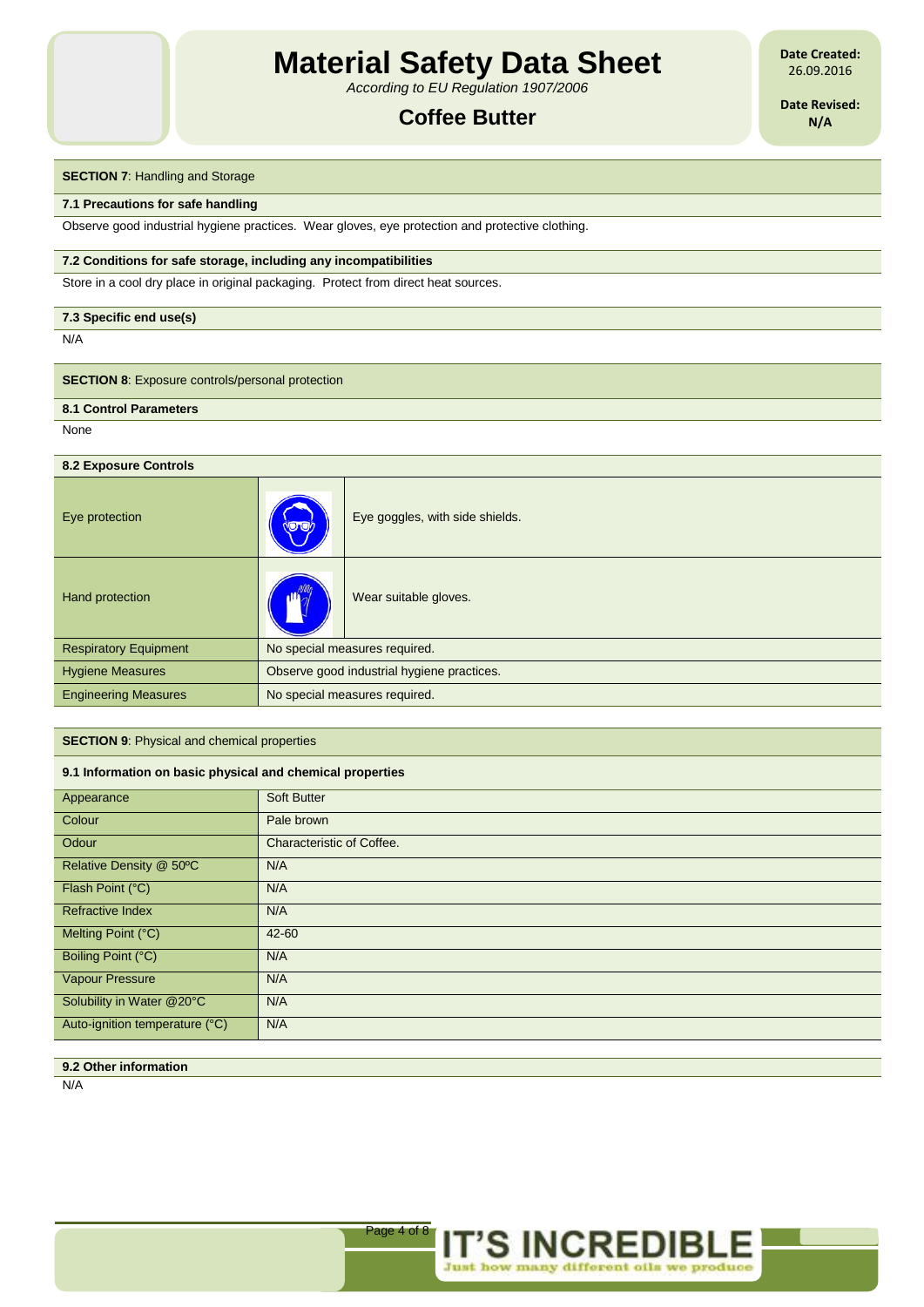*According to EU Regulation 1907/2006*

# **Coffee Butter**

**Date Created:** 26.09.2016

**Date Revised: N/A**

# **SECTION 10:** Stability and reactivity **10.1 Reactivity** None known **10.2 Chemical stability** Stable under normal temperature conditions. **10.3 Possibility of hazardous reactions** No hazardous reactions identified. **10.4 Conditions to avoid** Strong oxidising agents. **10.5 Incompatible materials** Avoid contact with strong oxidizing agents. **10.6 Hazardous decomposition products** If heated to high temperatures, smoke, soot and toxic fumes (Carbon Monoxide, Carbon Dioxide) may be produced. **SECTION 11: Toxicological information 11.1 Information on toxicological effects.** Acute toxicity: From information available, this substance is non toxic under normal conditions and is not classified in EEC listing. Skin corrosion / irritation: N/A Serious eye damage/irritation: N/A<br>Respiratory or skin sensitisation: N/A Respiratory or skin sensitisation: Germ cell mutagenicity: N/A Carcinogenicity: N/A Reproductive toxicity: N/A

Page 5 of 8

**IT'S INCREDI** 

STOT-single exposure: N/A STOT-repeated exposure: N/A<br>Aspiration hazard: N/A

Other information: N/A

Aspiration hazard: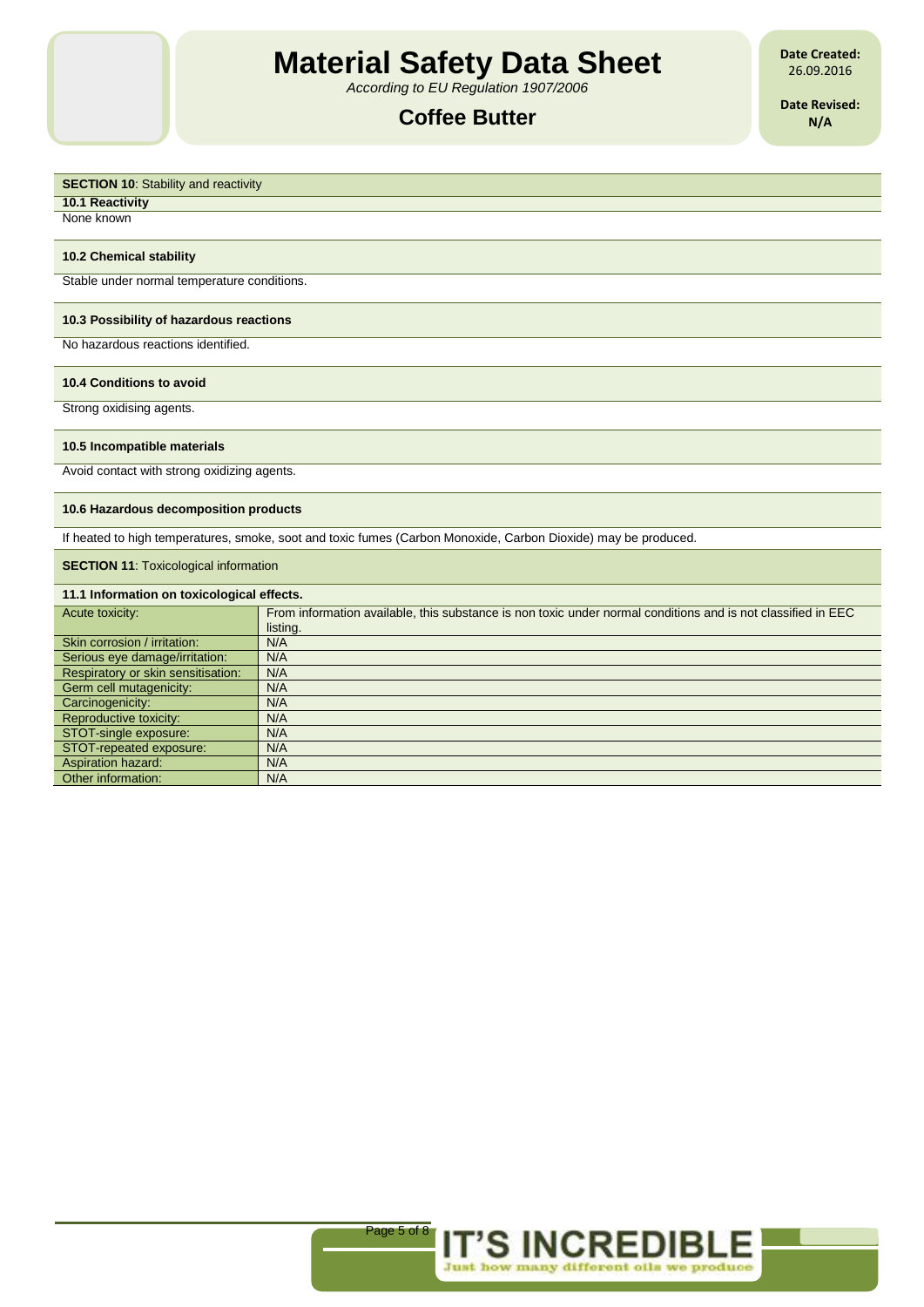*According to EU Regulation 1907/2006*

# **Coffee Butter**

**Date Created:** 26.09.2016

**Date Revised: N/A**

# **SECTION 12: Ecological information**

**12.1 Toxicity**

No information available

## **12.2 Persistence and degradability**

Expected to be ultimately biodegradable.

#### **12.3 Bio-accumulative potential**

No information available

#### **12.4 Mobility in soil**

No information available

## **12.5 Results of PBT and VPVB assessment**

No information available

### **12.6 Other adverse effects**

N/A

## **SECTION 13: Disposal considerations**

#### **13.1 Waste Treatment Methods**

The disposal should be in accordance with all applicable regulations. Do not discharge into drains, surface and ground water.

| <b>SECTION 14: Transport information</b> |     |  |
|------------------------------------------|-----|--|
| <b>Warning Icon</b>                      | N/A |  |
| <b>Proper Shipping Name</b>              | N/A |  |
| <b>UN No. Road</b>                       | N/A |  |
| <b>ADR Class</b>                         | N/A |  |
| Hazard No (ADR)                          | N/A |  |
| <b>Hazchem Code</b>                      | N/A |  |
| <b>UN No. SEA</b>                        | N/A |  |
| <b>IMDG Class</b>                        | N/A |  |
| IMDG Pack Gr.                            | N/A |  |
| <b>EMS</b>                               | N/A |  |
| <b>UN No. AIR</b>                        | N/A |  |
| <b>Air Class</b>                         | N/A |  |
| Air Pack Gr.                             | N/A |  |

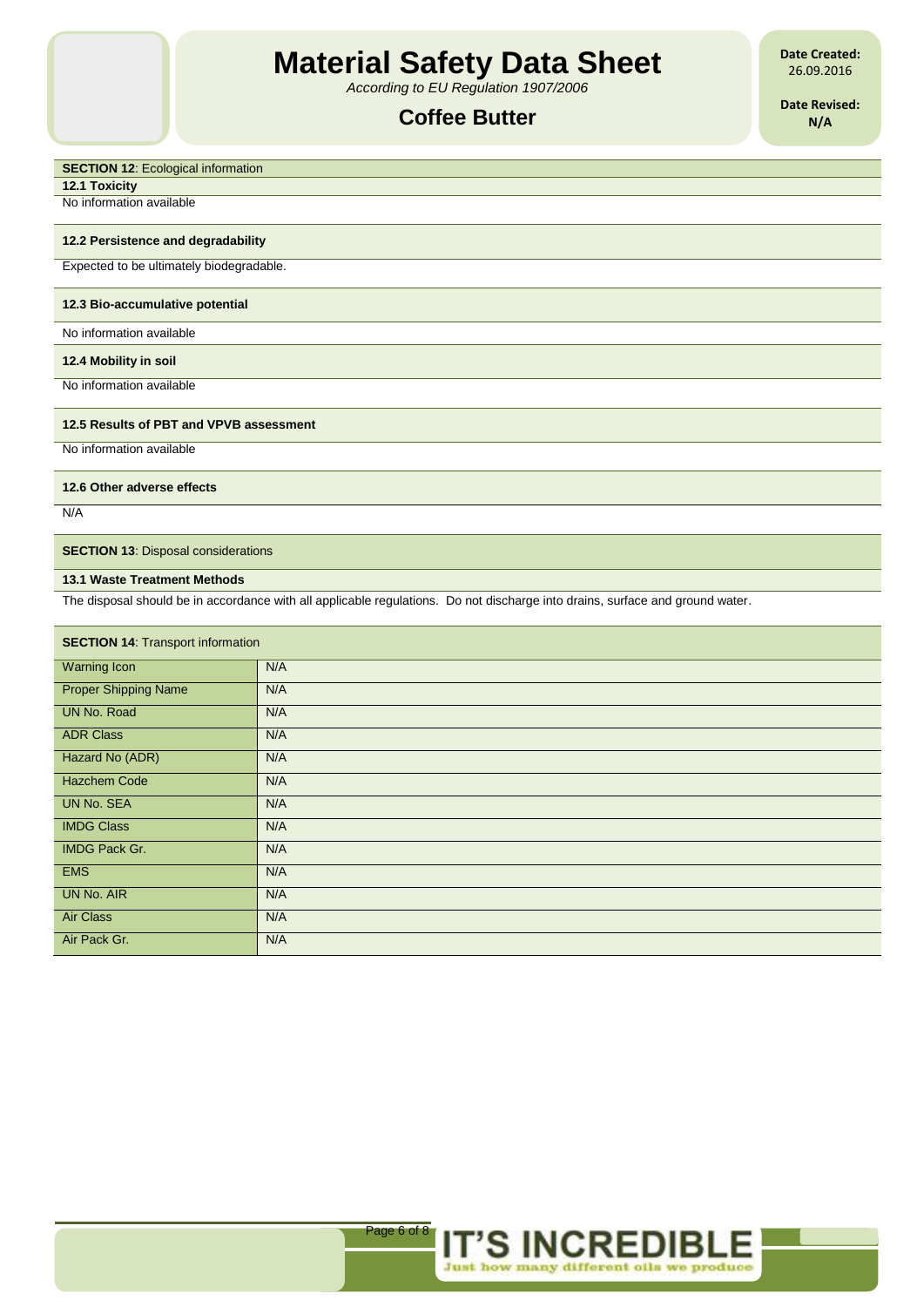*According to EU Regulation 1907/2006*

# **Coffee Butter**

**Date Created:** 26.09.2016

**Date Revised: N/A**

## **SECTION 15: Regulatory information**

#### **15.1 Safety, health and environmental regulations/legislation specific for the substance or mixture**

| <b>EU Directives</b>             | Regulation (EC) No 1907/2006 of the European Parliament and of the Council of 18 <sup>th</sup> Dec 2006 Concerning the<br>Registration, Evaluation, Authorisation and Restriction of Chemicals (REACH), establishing a European<br>Chemicals Agency, amending Directive 199/45/EC and repealing Council Regulation Council Regulation (EEC)<br>No793/93 and Commission Regulation (EC) No 1488/94 as well as Council Directive 76/769/EEC and<br>Commission Directives 91/155/EEC, 93/67/EEC, and 93/105/EEC and 2000/21/EC including amendments. |
|----------------------------------|---------------------------------------------------------------------------------------------------------------------------------------------------------------------------------------------------------------------------------------------------------------------------------------------------------------------------------------------------------------------------------------------------------------------------------------------------------------------------------------------------------------------------------------------------|
| <b>Statutory Instruments</b>     | The Chemicals (Hazard Information and Packaging for Supply Regulations 2009 (S.I. 2009 No 716).                                                                                                                                                                                                                                                                                                                                                                                                                                                   |
| <b>Approved Code of Practice</b> | Classification and Labelling of Substances and Preparations Dangerous for Supply. Safety Data Sheets for<br><b>Substances and Preparations</b>                                                                                                                                                                                                                                                                                                                                                                                                    |
| <b>Guidance Notes</b>            | Workplace Exposure Limits EH40. CHIP for everyone HSG 108.                                                                                                                                                                                                                                                                                                                                                                                                                                                                                        |

#### **15.2 Chemical safety assessment**

An assessment has not been executed as this is not a hazardous material according to article 31 of REACH 1907/2006.

#### **SECTION 16: Other information**

No classification nor hazards labelling under regulation 67/548/EEC.

#### **Abbreviations and acronyms:**

| <b>MSDS</b>      | <b>Material Safety Data Sheet</b>                                                           |
|------------------|---------------------------------------------------------------------------------------------|
| <b>INCI</b>      | International Nomenclature of Cosmetic Ingredients                                          |
| <b>CAS</b>       | <b>Chemical Abstract Service</b>                                                            |
| <b>IMDG</b>      | International Maritime Code for Dangerous Goods                                             |
| <b>ADR</b>       | Accord européen sur le transport des marchandises dangereuses par Route (European Agreement |
|                  | concerning the International Carriage of Dangerous Goods by Road)                           |
| <b>RID</b>       | International Carriage of Dangerous Goods by Rail                                           |
| <b>ICAO</b>      | International Civil Aviation Organization                                                   |
| <b>ADN</b>       | International Carriage of Dangerous Goods by Inland Waterways                               |
| <b>GHS</b>       | Globally Harmonized System of Classification and Labelling of Chemicals                     |
| <b>Trem Card</b> | <b>Transport Emergency Card</b>                                                             |
| <b>STOT</b>      | <b>Specific Target Organ Toxicity</b>                                                       |
| N/A              | Not Available                                                                               |

Complies with REACH guidance for SDS as circulated by ECHA 2011.

**Disclaimer This information contained herein is believed to be true and correct at the time of our response. Any views or opinions presented in this document are solely those of the author and do not necessarily represent those of The Kerfoot Group. Neither can we guarantee the accuracy of any of the information or data contained within. It is not, and should not be construed as, a guarantee or warranty, or a part of our contractual or other legal obligations. Disclosure, reproduction or transmission, in whole or in part, without prior written consent of The Kerfoot Group is not permitted.**